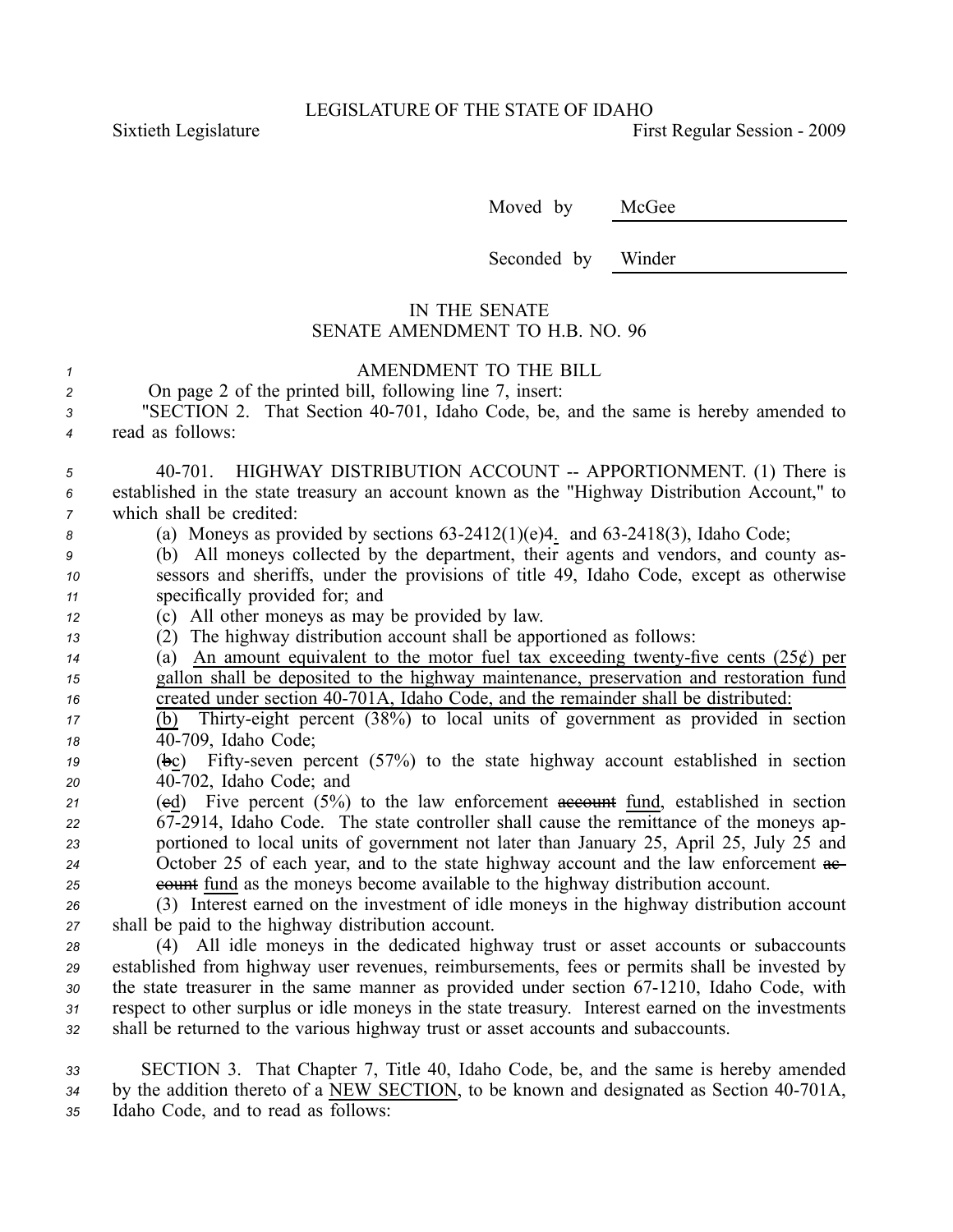40701A. ESTABLISHMENT OF HIGHWAY MAINTENANCE, PRESERVATION 2 AND RESTORATION FUND -- APPORTIONMENT. (1) There is hereby established in the state treasury <sup>a</sup> fund known as the "Highway Maintenance, Preservation and Restoration Fund," to which shall be credited:

- 
- *<sup>5</sup>* (a) Moneys as provided in section 40701(2)(a), Idaho Code; and *<sup>6</sup>* (b) All other moneys as may be provided by law.
- *<sup>7</sup>* (c) Interest earned on the investment of idle moneys in the highway maintenance, preser-
- *<sup>8</sup>* vation and restoration fund shall be paid to the fund as provided for in subsection (2)(b) *<sup>9</sup>* of this section.
- *<sup>10</sup>* (2) Moneys in the highway maintenance, preservation and restoration fund shall be ap-*<sup>11</sup>* portioned as follows:
- *<sup>12</sup>* (a) Thirty eight percen<sup>t</sup> (38%) to local units of governmen<sup>t</sup> as provided in section *<sup>13</sup>* 40709, Idaho Code; and
- *<sup>14</sup>* (b) Sixty two percen<sup>t</sup> (62%), with all interest accruing thereon, to remain in the highway *<sup>15</sup>* maintenance, preservation and restoration fund established in this section for expenditure *<sup>16</sup>* by the Idaho transportation department in accordance with the provisions of subsection *<sup>17</sup>* (3) of this section.
- *<sup>18</sup>* (3) Moneys in the highway maintenance, preservation and restoration fund as provided in *<sup>19</sup>* subsection (2)(b) of this section are hereby continuously appropriated to the Idaho transporta-*<sup>20</sup>* tion department. Expenditures of moneys from the fund by the department shall be made only *<sup>21</sup>* for the maintenance, preservation and restoration of the state highway system. In no event *<sup>22</sup>* shall expenditures be made from this dedicated fund for capacity expansion projects. Provided *<sup>23</sup>* however, that no moneys shall be expended from such fund unless and until the department *<sup>24</sup>* has made plans for and begun implementation of <sup>a</sup> statewide pavemen<sup>t</sup> managemen<sup>t</sup> system or *<sup>25</sup>* similar managemen<sup>t</sup> tool that is efficient, effective and widely accepted in the trade or practice *<sup>26</sup>* for coordinating <sup>a</sup> statewide system for the managemen<sup>t</sup> of pavemen<sup>t</sup> maintenance.
- 27 SECTION 4. That Section 63-2402, Idaho Code, be, and the same is hereby amended to *<sup>28</sup>* read as follows:

 632402. IMPOSITION OF TAX UPON MOTOR FUEL. (1) A tax is hereby imposed upon the distributor who receives motor fuel in this state. The legal incidence of the tax im- posed under this section is borne by the distributor. The tax becomes due and payable upon receipt of the motor fuel in this state by the distributor unless such tax liability has previously accrued to another distributor pursuan<sup>t</sup> to this section. The tax shall be imposed without regard to whether use is on <sup>a</sup> governmental basis or otherwise, unless exempted by this chapter.

35 (2) The tax imposed in this section shall be at the rate of twenty- $\hat{H}$ veeight cents (258 $\mathcal{E}$ ) *<sup>36</sup>* per gallon of motor fuel received. This tax shall be subject to the exemptions, deductions and *<sup>37</sup>* refunds set forth in this chapter.

38 (3) The tax imposed in this section shall be at the rate of thirty-one cents (31¢) per *<sup>39</sup>* gallon of motor fuel received. This tax shall be subject to the exemptions, deductions and *<sup>40</sup>* refunds set forth in this chapter.

*<sup>41</sup>* (4) Subsection (2) of this section shall be in full force and effect on and after July 1, *<sup>42</sup>* 2009, through June 30, 2010.

*<sup>43</sup>* (5) Subsection (3) of this section shall be in full force and effect on and after July 1, *<sup>44</sup>* 2010.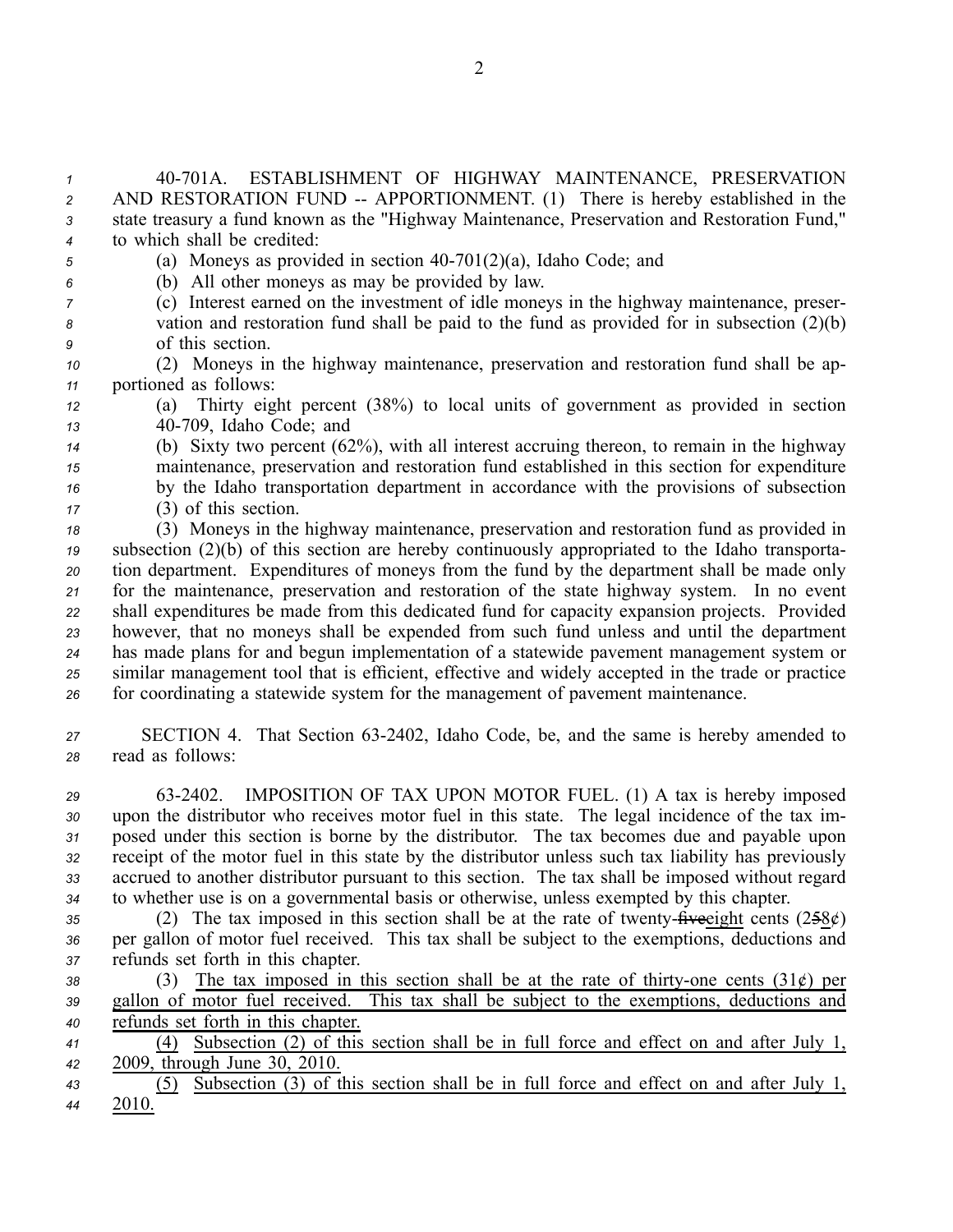(6) Nothing in this chapter shall prohibit the distributor who is liable for paymen<sup>t</sup> of 2 the tax imposed under subsection (1) of this section from including as part of the selling price an amount equal to such tax on motor fuels sold or delivered by such distributor; provided however, that nothing in this chapter shall be deemed to impose tax liability on any person to whom such fuel is sold or delivered excep<sup>t</sup> as provided in subsection (69) of this section.

 (47) Any person coming into this state in <sup>a</sup> motor vehicle may transport in the manufac- turer's original tank of that vehicle, for his own use only, not more than thirty (30) gallons of motor fuel for the purpose of operating that motor vehicle, without complying with the provi-sions of this chapter.

*<sup>10</sup>* (58) The tax imposed in this section does not apply to:

 $11$  (a) Special fuels that have been dyed at a refinery or terminal under the provisions of *<sup>12</sup>* 26 U.S.C. section 4082 and regulations adopted thereunder, or under the clean air act and *<sup>13</sup>* regulations adopted thereunder excep<sup>t</sup> as provided in section 632425, Idaho Code; or

 (b) Special fuel dispensed into <sup>a</sup> motor vehicle which uses gaseous special fuels and which displays a valid gaseous special fuels permit under section 63-2424, Idaho Code; or (c) Special fuels that are gaseous special fuels, as defined in section 63-2401, Idaho Code, excep<sup>t</sup> that par<sup>t</sup> thereof that is delivered into the fuel supply tank or tanks of <sup>a</sup> motor vehicle; or

*<sup>19</sup>* (d) Aircraft engine fuel subject to tax under section 632408, Idaho Code.

 (69) Should the distributor of first receipt be exemp<sup>t</sup> from imposition of the tax as <sup>a</sup> 21 matter of federal law, by virtue of its status as a federally-recognized Indian tribe or member of such tribe, such distributor shall not bear the tax's legal incidence and must pass the tax through as par<sup>t</sup> of the selling price of the fuel. Such distributor shall retain the administrative obligation to remit the tax, and such obligation shall accrue upon receipt in accordance with subsection (1) of this section. Should <sup>a</sup> retailer otherwise subject to the tax be exemp<sup>t</sup> from imposition of the tax as a matter of federal law, by virtue of its status as a federally-recognized Indian tribe or member of such tribe, the retailer shall not bear the tax's legal incidence and must pass the tax through as par<sup>t</sup> of the selling price of the fuel to the consumer, unless such consumer is exemp<sup>t</sup> from imposition of the tax as <sup>a</sup> matter of federal law, by virtue of its 30 status as a federally-recognized Indian tribe or membership in such tribe, and the retailer shall be entitled to claim <sup>a</sup> credit against taxes otherwise due and owing under this chapter or <sup>a</sup> tax refund, together with interest, attributable to the fuel purchased by such consumer.

*<sup>33</sup>* SECTION 5. That Section 632424, Idaho Code, be, and the same is hereby amended to *<sup>34</sup>* read as follows:

 632424. GASEOUS FUELS. (1) In the case of special fuels which are in <sup>a</sup> gaseous form, the commission shall provide by rule the method to be used for converting the mea- surement of the fuel to the equivalent of gallons for the purpose of applying tax rates. The method provided shall cause the tax rate provided in section 632402, Idaho Code, to apply to an amount of gaseous fuels having energy equal to one (1) gallon of gasoline.

 (2) As an alternative to the provisions of subsection (1) of this section, an annual fee in lieu of the excise tax may be collected on <sup>a</sup> vehicle powered by gaseous fuels. The rate of the fee shall be based on the following schedule for all types of gaseous fuels as adjusted by the formula for proration set out below. The permits shall be sold by gaseous fuels vendors dispensing gaseous fuels into motor vehicles.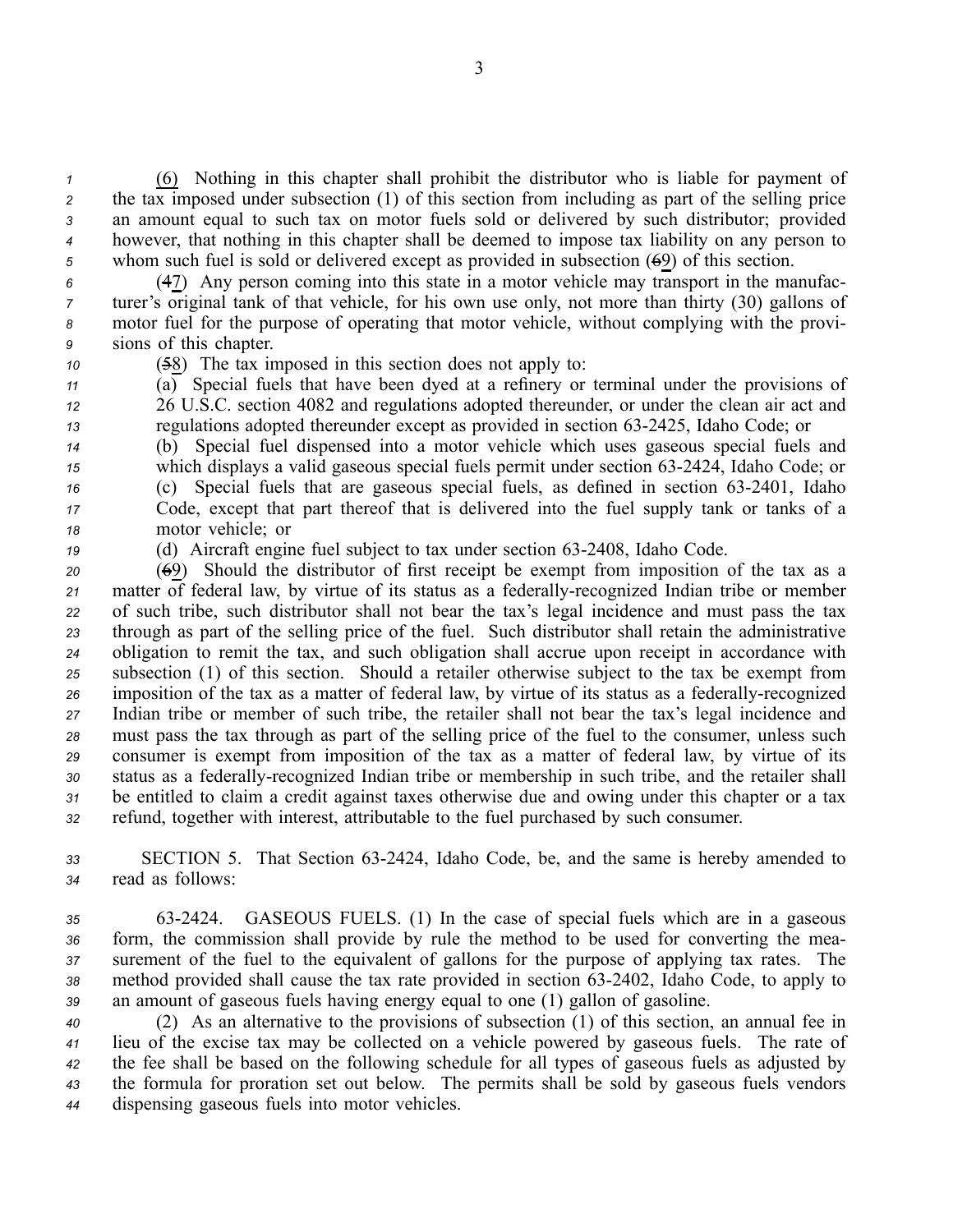|            | TOMMA CE<br><i><b>COMP</b></i><br><u>TUINCEL IVINITUL</u><br>ज | CCC<br>гuр                                                                    |
|------------|----------------------------------------------------------------|-------------------------------------------------------------------------------|
| 2          | 8,000<br>v                                                     | 60. QQ<br>vv.vv<br>w                                                          |
| 3          | 16.000<br>8,001<br>ᠴᠣ,ᢦᢦᠣ                                      | <u> የ0.00</u><br><u>02.00</u>                                                 |
|            | <u>26.000</u><br><u>16.001</u><br>10,001<br>ᡓᠦᡕᠣᠣ              | $0.70 \Omega$<br>$\sqrt{117.00}$                                              |
| 5          | $26,001$ and above                                             | <b>MO 2002</b><br>$\overline{v}$ $\overline{v}$ $\overline{v}$ $\overline{v}$ |
|            |                                                                |                                                                               |
| $\epsilon$ | VEHICI E TONNAGE <i>(GVW</i> )                                 | いにに                                                                           |

| - b | VELILLE TUNNAUE (UVW) | LEE      |
|-----|-----------------------|----------|
|     | $0 - 8,000$           | \$ 80.00 |
| -8  | $8,001 - 16,000$      | \$110.00 |
| - 9 | $16,001 - 26,000$     | \$230.00 |
| -10 | $26,001$ and above    | \$270.00 |

 Permits for vehicles which are converted to gaseous fuels after the first of July in any year shall have the fee prorated for the appropriate number of months until renewal. The commission shall provide by rule the method to be used for converting the measurement of fuel to the equivalent of gallons for the purpose of applying increases in tax rates after this law becomes effective. A decal issued by the commission shall be displayed in any vehicle for which <sup>a</sup> permit is issued hereunder as evidence that the annual fee has been paid in lieu of the fuel tax. This decal shall be displayed in <sup>a</sup> conspicuous place.

 (3) As an alternative to the provisions of subsection (1) of this section, an annual fee in lieu of the excise tax may be collected on <sup>a</sup> vehicle powered by gaseous fuels. The rate of the fee shall be based on the following schedule for all types of gaseous fuels as adjusted by the formula for proration set out below. The permits shall be sold by gaseous fuels vendors dispensing gaseous fuels into motor vehicles.

| -23 | <b>VEHICLE TONNAGE (GVW)</b> | FEE      |
|-----|------------------------------|----------|
| 24  | $0 - 8,000$                  | \$90.00  |
| -25 | $8,001 - 16,000$             | \$120.00 |
| -26 | $16,001 - 26,000$            | \$250.00 |
| -27 | $26,001$ and above           | \$290.00 |

 Permits for vehicles which are converted to gaseous fuels after the first of July in any year shall have the fee prorated for the appropriate number of months until renewal. The commission shall provide by rule the method to be used for converting the measurement of fuel to the equivalent of gallons for the purpose of applying increases in tax rates after this law becomes effective. A decal issued by the commission shall be displayed in any vehicle for which <sup>a</sup> permit is issued hereunder as evidence that the annual fee has been paid in lieu of the fuel tax. This decal shall be displayed in <sup>a</sup> conspicuous place. (4) Subsection (2) of this section shall be in full force and effect on and after July 1, 2009, through June 30, 2010.

*<sup>37</sup>* (5) Subsection (3) of this section shall be in full force and effect on and after July 1, *38* 2010.".

## *39* CORRECTION TO TITLE

*<sup>40</sup>* On page 1, delete lines 2 and 3 and insert: